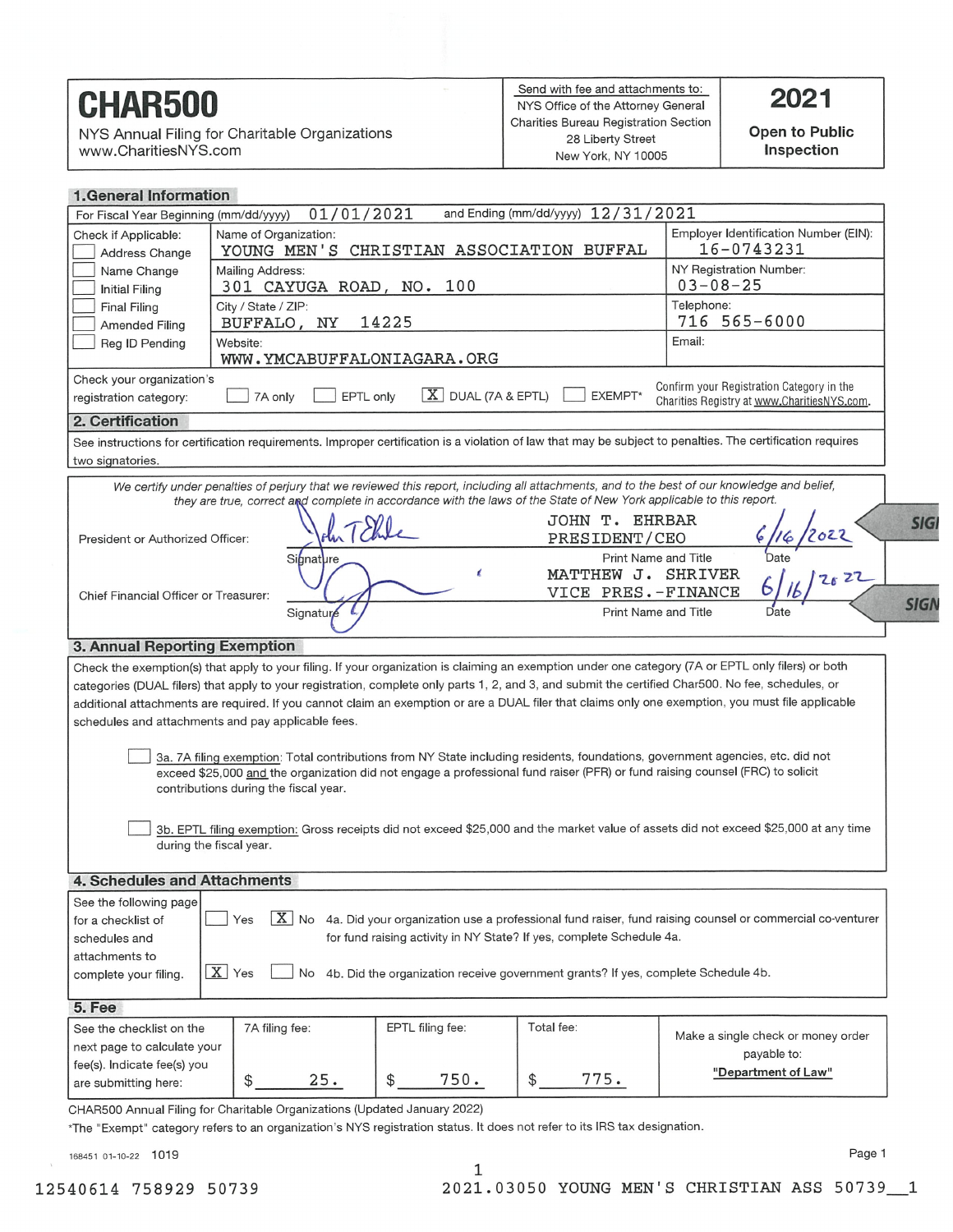### YOUNG MEN'S CHRISTIAN ASSOCIATION BUFFALO NIAGARA

CHAR500 Simply submit the certified CHAR500 with no fee, schedule, or additional attachments IF:<br>- Your organization is registered as 7A only and you marked the 7A filing exemption in Part 3. Annual Filing Checklist  $\cdot$  Your organization is registered as EPTL only and you marked the EPTL filing exemption in Part 3. - Your organization is registered as DUAL and you marked both the 7A and EPTL filing exemption in Part 3.

## Checklist of Schedules and Attachments

| Check the schedules you must submit with your CHAR500 as described in Part 4:<br>If you answered "yes" in Part 4a, submit Schedule 4a: Professional Fund Raisers (PFR), Fund Raising Counsel (FRC), Commercial Co-Venturers (CCV)<br>$\mid X \mid$ If you answered "yes" in Part 4b, submit Schedule 4b: Government Grants                                                                                                                                                                                                                                                                                                                                                                                                       |                                                                                                                                                                                                                                                                                         |  |  |  |  |  |
|----------------------------------------------------------------------------------------------------------------------------------------------------------------------------------------------------------------------------------------------------------------------------------------------------------------------------------------------------------------------------------------------------------------------------------------------------------------------------------------------------------------------------------------------------------------------------------------------------------------------------------------------------------------------------------------------------------------------------------|-----------------------------------------------------------------------------------------------------------------------------------------------------------------------------------------------------------------------------------------------------------------------------------------|--|--|--|--|--|
| Check the financial attachments you must submit with your CHAR500:<br>$X$ IRS Form 990, 990-EZ, or 990-PF, and 990-T if applicable<br>$X$ All additional IRS Form 990 Schedules, including Schedule B (Schedule of Contributors). Schedule B of public charities is exempt from<br>disclosure and will not be available for public review.<br>Our organization was eligible for and filed an IRS 990-N e-postcard. Our revenue exceeded \$25,000 and/or our assets exceeded \$25,000 in the<br>filing year. We have included an IRS Form 990-EZ for state purposes only.                                                                                                                                                         |                                                                                                                                                                                                                                                                                         |  |  |  |  |  |
| If you are a 7A only or DUAL filer, submit the applicable independent Certified Public Accountant's Review or Audit Report:<br>Review Report if you received total revenue and support greater than \$250,000 and up to \$1,000,000<br>$\vert$ X $\vert$ Audit Report if you received total revenue and support greater than \$1,000,000 and the fiscal year begins on or after July 1, 2021.<br>If the fiscal year begins before that date, an Audit Report is required if total revenue and support is greater than \$750,000<br>No Review Report or Audit Report is required because total revenue and support is less than \$250,000<br>We are a DUAL filer and checked box 3a, no Review Report or Audit Report is required |                                                                                                                                                                                                                                                                                         |  |  |  |  |  |
| <b>Calculate Your Fee</b>                                                                                                                                                                                                                                                                                                                                                                                                                                                                                                                                                                                                                                                                                                        |                                                                                                                                                                                                                                                                                         |  |  |  |  |  |
| For 7A and DUAL filers, calculate the 7A fee:<br>\$0, if you checked the 7A exemption in Part 3a<br>$\boxed{\text{X}}$ \$25, if you did not check the 7A exemption in Part 3a                                                                                                                                                                                                                                                                                                                                                                                                                                                                                                                                                    | Is my Registration Category 7A, EPTL, DUAL or EXEMPT?<br>Organizations are assigned a Registration Category upon<br>registration with the NY Charities Bureau:<br>7A filers are registered to solicit contributions in New York                                                         |  |  |  |  |  |
| For EPTL and DUAL filers, calculate the EPTL fee:<br>\$0, if you checked the EPTL exemption in Part 3b                                                                                                                                                                                                                                                                                                                                                                                                                                                                                                                                                                                                                           | under Article 7-A of the Executive Law ("7A")<br><b>EPTL</b> filers are registered under the Estates, Powers & Trusts<br>Law ("EPTL") because they hold assets and/or conduct<br>activities for charitable purposes in NY.<br><b>DUAL</b> filers are registered under both 7A and EPTL. |  |  |  |  |  |
| \$25, if the NET WORTH is less than \$50,000<br>\$50, if the NET WORTH is \$50,000 or more but less than \$250,000<br>\$100, if the NET WORTH is \$250,000 or more but less than \$1,000,000<br>\$250, if the NET WORTH is \$1,000,000 or more but less than \$10,000,000<br>$ {\bf X} $<br>\$750, if the NET WORTH is \$10,000,000 or more but less than \$50,000,000<br>\$1500, if the NET WORTH is \$50,000,000 or more                                                                                                                                                                                                                                                                                                       | <b>EXEMPT</b> filers have registered with the NY Charities Bureau<br>and meet conditions in Schedule E - Registration<br><b>Exemption for Charitable Organizations.</b> These<br>organizations are not required to file annual financial reports<br>but may do so voluntarily.          |  |  |  |  |  |
|                                                                                                                                                                                                                                                                                                                                                                                                                                                                                                                                                                                                                                                                                                                                  | Confirm your Registration Category and learn more about NY<br>law at www.CharitiesNYS.com.                                                                                                                                                                                              |  |  |  |  |  |
| <b>Send Your Filing</b>                                                                                                                                                                                                                                                                                                                                                                                                                                                                                                                                                                                                                                                                                                          |                                                                                                                                                                                                                                                                                         |  |  |  |  |  |
| Send your CHAR500, all schedules and attachments, and total fee to:                                                                                                                                                                                                                                                                                                                                                                                                                                                                                                                                                                                                                                                              | Where do I find my organization's NET WORTH?<br>NET WORTH for fee purposes is calculated on:                                                                                                                                                                                            |  |  |  |  |  |
| NYS Office of the Attorney General<br><b>Charities Bureau Registration Section</b>                                                                                                                                                                                                                                                                                                                                                                                                                                                                                                                                                                                                                                               | - IRS Form 990 Part I, line 22<br>- IRS Form 990 EZ Part I, line 21<br>- IRS Form 990 PF, calculate the difference between                                                                                                                                                              |  |  |  |  |  |

2

Total Assets at Fair Market Value (Part II, line 16(c)) and Total Liabilities (Part II, line 23(b)).

Need Assistance? Visit: www.CharitiesNYS.com Call: (212) 416-8401 Email: Charities.Bureau@ag.ny.gov

28 Liberty Street New York, NY 10005

01-10-22 1019 CHAR500 Annual Filing for Charitable Organizations (Updated January 2022)